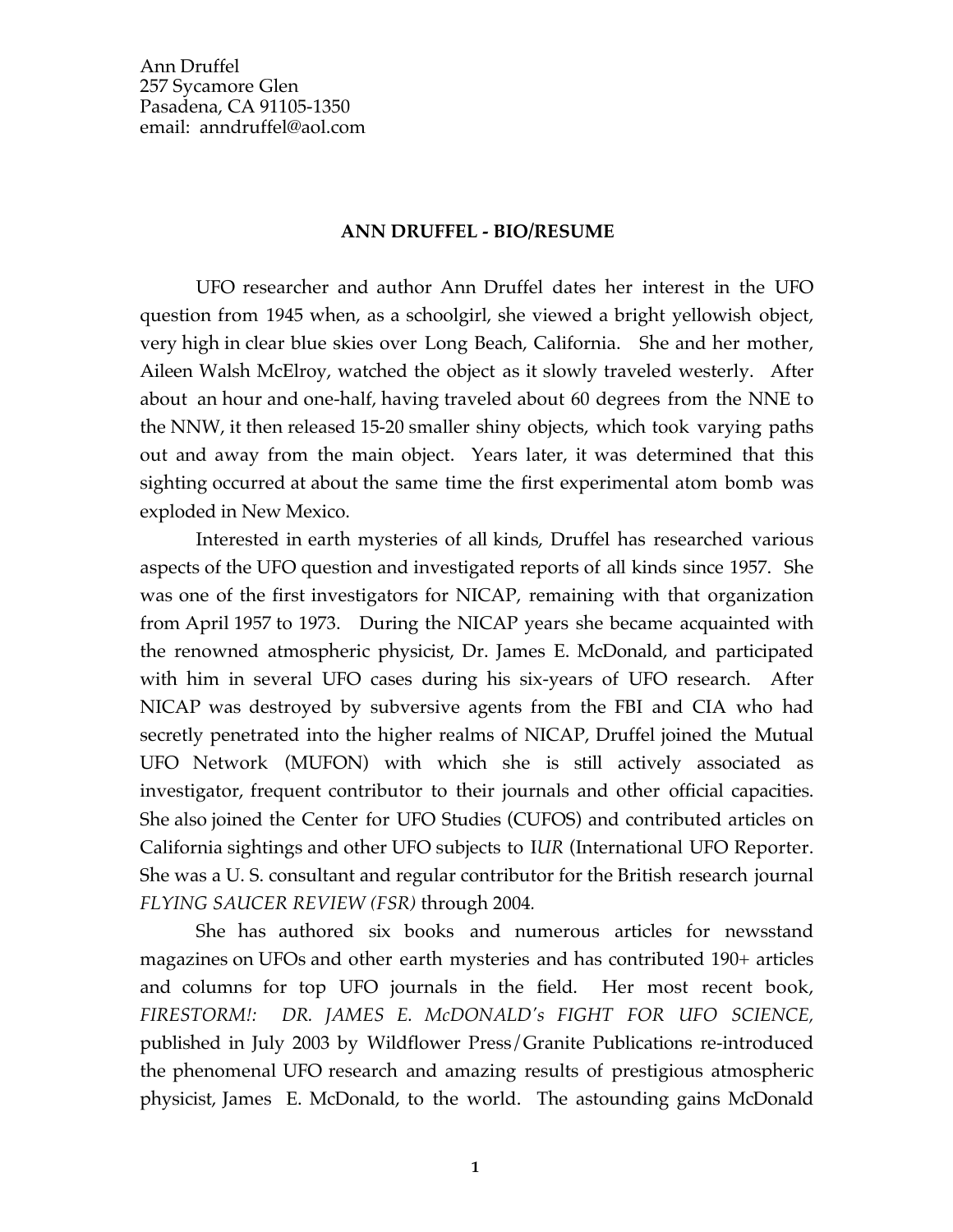made, during his public work in the UFO field between 1966 and 1971, today give us undeniable evidence that the scientifically-oriented approach is necessary to solve the UFO problem. It details how McDonald made great strides in convincing the Scientific Community at large that UFOs were a real phenomenon which was being neglected by Science and also how he apparently at the verge of breaking through the government coverup. Tragically, McDonald's breakthroughs were unexpectedly cut short in 1971 when he died an apparent suicide, but FIRESTORM! relives his work and methods which, if put into effect today in the UFO field, could perhaps bring about a solution.

Her book, *HOW TO DEFEND YOURSELF AGAINST ALIEN ABDUCTIONS,* published in August 1998 by Random House/Three Rivers Press is also available nationwide on Amazon.com other websites and on a POD basis from the publisher and in bookstores. It presents many true accounts, drawn from her present data base of 90 "resisters", which demonstrate how nine simple mental and physical techniques can drive away these harassing creatures. If these creatures do, in fact, exist at any level of reality, perhaps they are "posing" as occupants from physical UFOs. Druffel has continued research into this field, as more techniques surface and as more is learned about personality traits of resisters as opposed to non-resisters. The book was also written for all members of the American public who are interested in various aspects of the UFO question but who are tired of hearing that the human race is at the mercy of aliens.

In general, as regards UFOs, Druffel hypothesizes that the so-called "UFO phenomenon" is actually two separate phenomena. Like James McDonald, she favors the extraterrestrial hypothesis to explain UFOs seen from a distance, in which no contact or only minimal contact occurs between the witnesses and craft/occupants. From the weight of evidence, she is convinced that reports by credible witnesses of seemingly metallic, physical aeroforms which are detected on radar, chased by jet pilots, and photographed by verifiably honest witnesses constitute a serious scientific question which has been neglected by the Scientific Establishment and that secrecy imposed on the subject by the US Government is unjust and illogical.

On the other hand, Druffel considers so-called "abduction-scenarios" to be separate phenomena from the possibly extraterrestrial UFOs. Since most abduction scenarios take place in altered states of consciousness she doubts the physical reality of so-called genetic manipulation, missing fetuses, alien-military cooperation and "alien implants" associated with abduction scenarios, due to the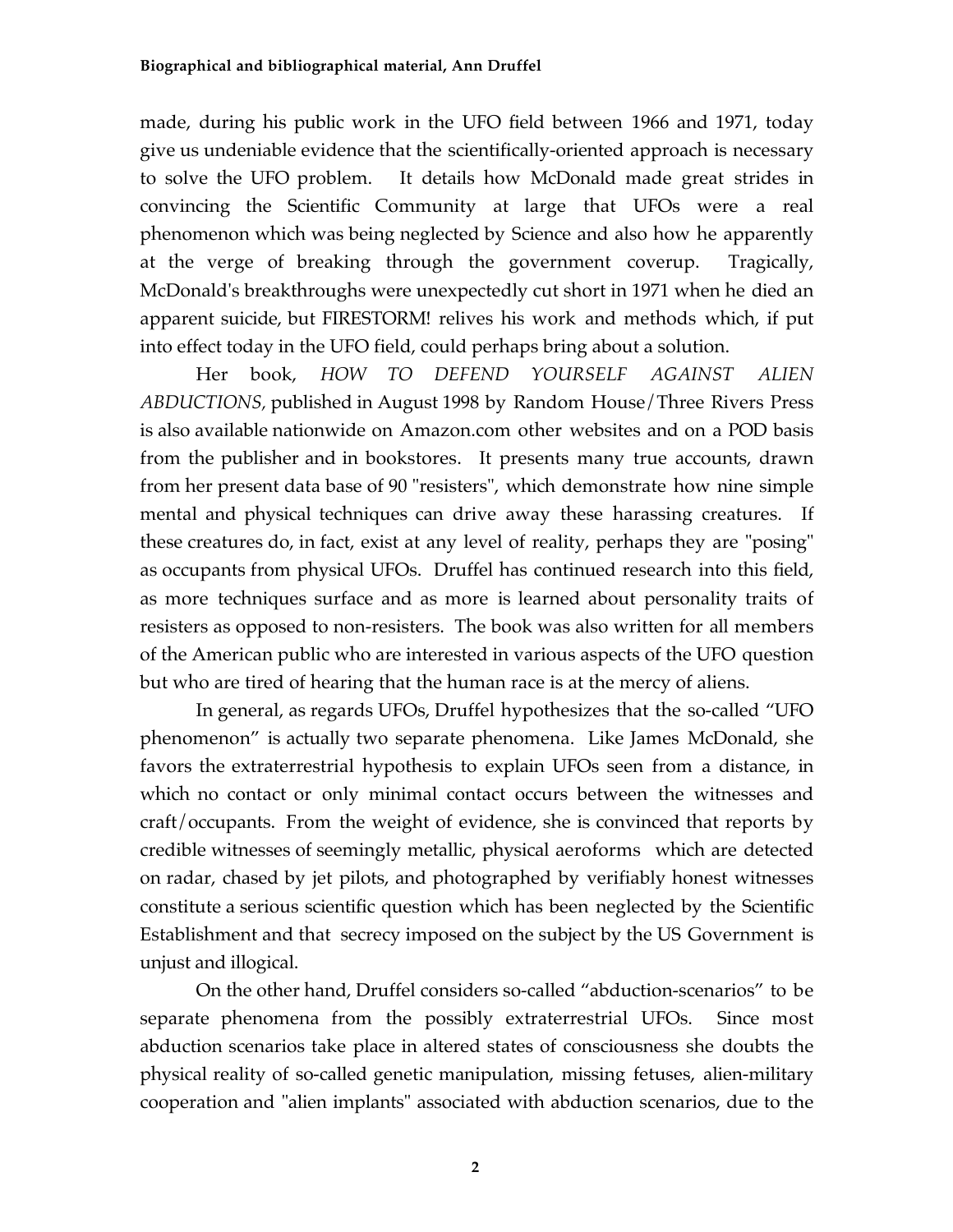### **Biographical and bibliographical material, Ann Druffel**

lack of solid scientific proof. The widespread knowledge, shared by most abduction researchers, that this phenomenon itself demonstrates deceptive components leads her to hypothesize that so called "abducting UFO aliens" are posing as actual UFO occupants from physical UFOs. Concurrent with this is the growing evidence that many abduction reports is caused, at least in part, by a combination of 1. telepathic leakage during hypnosis between witnesses and hypnotist/researchers; and/or 2. psychological and emotional needs of the individuals concerned.

However, she accepts the possibility that many abduction scenarios may be real in some type of "altered reality", especially those reported by undeniably rational, honest, and productive individuals. She accepts the possibility that such witnesses may be interacting with interdimensional beings which delight in harassing, deceptive, and assaulting unsuspecting human beings, often in a sexual manner. The orders of creation described in Celtic accounts (known as *Sidhe,)* in Native American accounts known as *The Trickster,* in the Muslim *KORAN* (known as *jinns),* in various European sources (known as *incubi)* and similar accounts from numerous world cultures are reported to act in intrusive ways very similar to our present "alien abductors." These orders of creation are described in historical and philosophical chronologies down through the millenia as (1) having have the ability to shape-shift at will; (2) entering our Space-Time at will from their own space-time continuum(s); (3) to sexually harass their victims and perform other harmful mischief and (4) to appear in various forms consistent with their victims' own cultural backgrounds.

### **RESUME**

### **ANN B. DRUFFEL (UFO Research Only)**

### **ACTIVE INVESTIGATION/RESEARCH:**

April 1957 to present: UFO-researcher/investigator for major U.S. research organizations, including NICAP from 1957 through 1973; MUFON investigator from 1973 to present; CUFOS associate from 1974 to present. Investigated over 1,500 sighting reports in So. California covering all aspects of the field from daytime disks, close encounters, landings, UFO photo cases and abduction cases. Responsibilities include: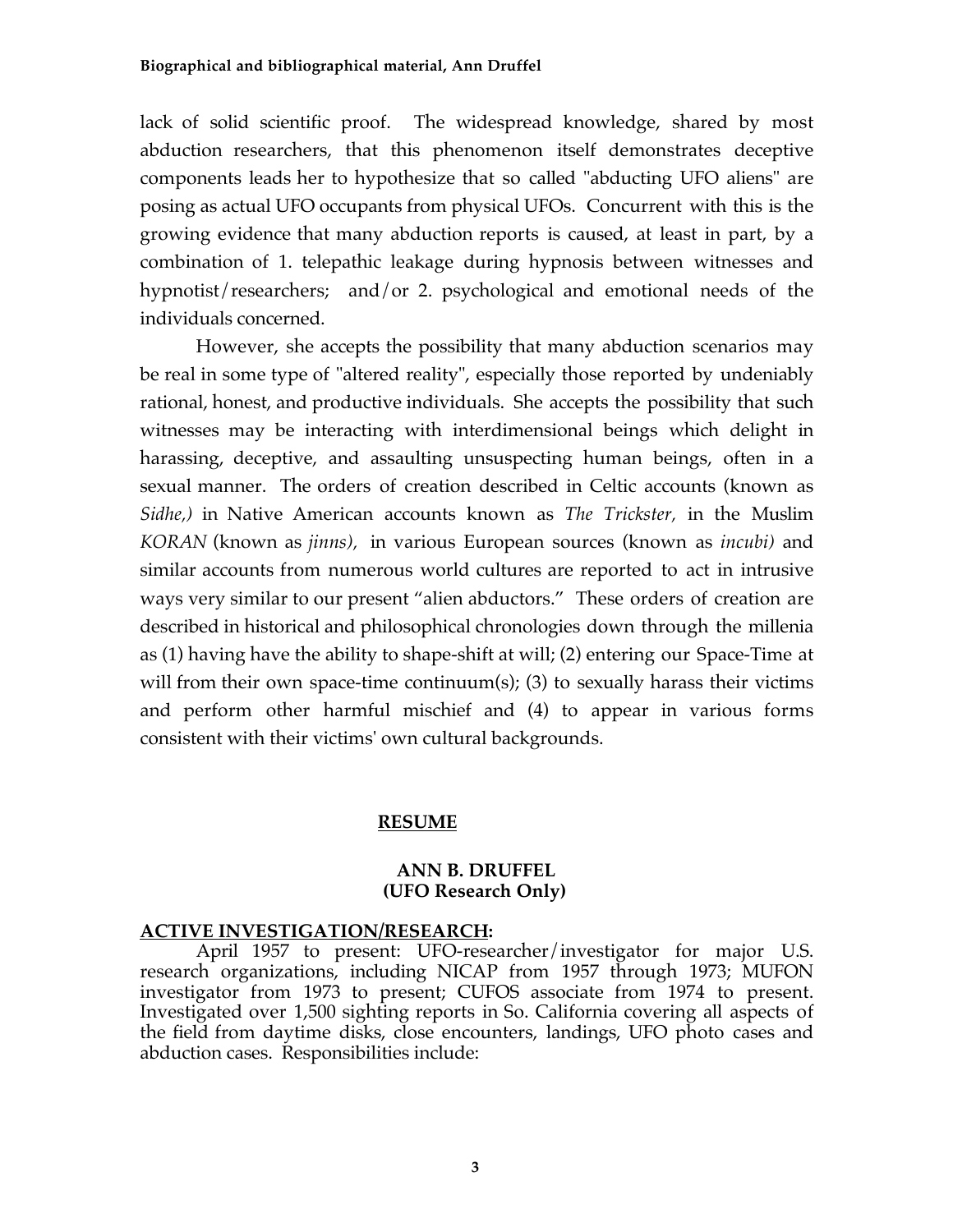- Field interviewing of witnesses, report writing;
- Documentation of close encounter and alleged abduction reports;
- Scientific field study, UFO photos & alleged landing sites;
- Recording of field data (audio/film);
- Publication of articles on sightings in numerous UFO journals;
- Consultant on numerous TV documentaries;
- Researcher on network and local TV documentaries;
- On-camera appearances on network and local TV/radio;
- Talks (with slides) to research/academic/civic groups.

# **CO-ORDINATOR, PROJECT SKYNET**

Druffel was Project Co-ordinator of SKYNET, a filter-center and trackingsystem for public UFO reports in the Los Angeles Basin area, from 1965 through 1992. SKYNET was an adjunct of NICAP and, later, MUFON in the Southern California area. Its data, comprised of 2000 sightings, was shared with CUFOS and FSR and will be available on www.anndruffel.com *.*

# **OTHER UFO-RELATED WORK:**

- Associate Editor, *MUFON UFO JOURNAL,* May '78 to July '83.
- Contributing Editor, *MUFON UFO JOURNAL,* Aug '83 to Dec '94.

• Board member (Investigations Consultant/Historian) MUFON-LA, from 1994 to present.

• Consultant for *FLYING SAUCER REVIEW* (England) through 2004, contributes full-length articles regularly and assisting in problem-solving on editorial matters involving situation in the U.S.

# **PROFESSIONAL WORK EXPERIENCE**:

• 1969 to present: Free-lance writer/researcher

• May 1986 to May 1992: Research Assistant/Consultant: Mobius Society, Los Angeles, CA. Researcher on psychic archeology projects; intuitive criminology probes; remote-viewing; experiments in human consciousness; consultant and researcher on UFO-related projects. Participated as a "Track B" respondent on several probes; and as researcher and consultant on several Mobius Society film documentaries in conjunction with Clearlight Productions. On various probes assembled computer grouping of conceptual data bits and prepared conceptual category outlines.

• Directs ongoing Irish psychic archeology project (professional team search for the lost grave of patriot Robert Emmet) August 1980 to present.

 • Five years' professional experience as Family and Child Welfare social case work therapist with Catholic Welfare Bureau, Los Angeles, California.

# **EDUCATION:**

• B.A., Sociology Major. Minors in Speech, Philosophy, and Economics. Immaculate Heart College, Hollywood, CA.

 • One year's post-graduate studies and field work toward an MSW. at Catholic University, Wash., D.C.

• Graduate studies, Screenplay and Creative Writing, Immaculate Heart College, Hollywood, CA. Private writing workshops to present.

• American Institute of Hypnosis, 1977: Certified hypnotist.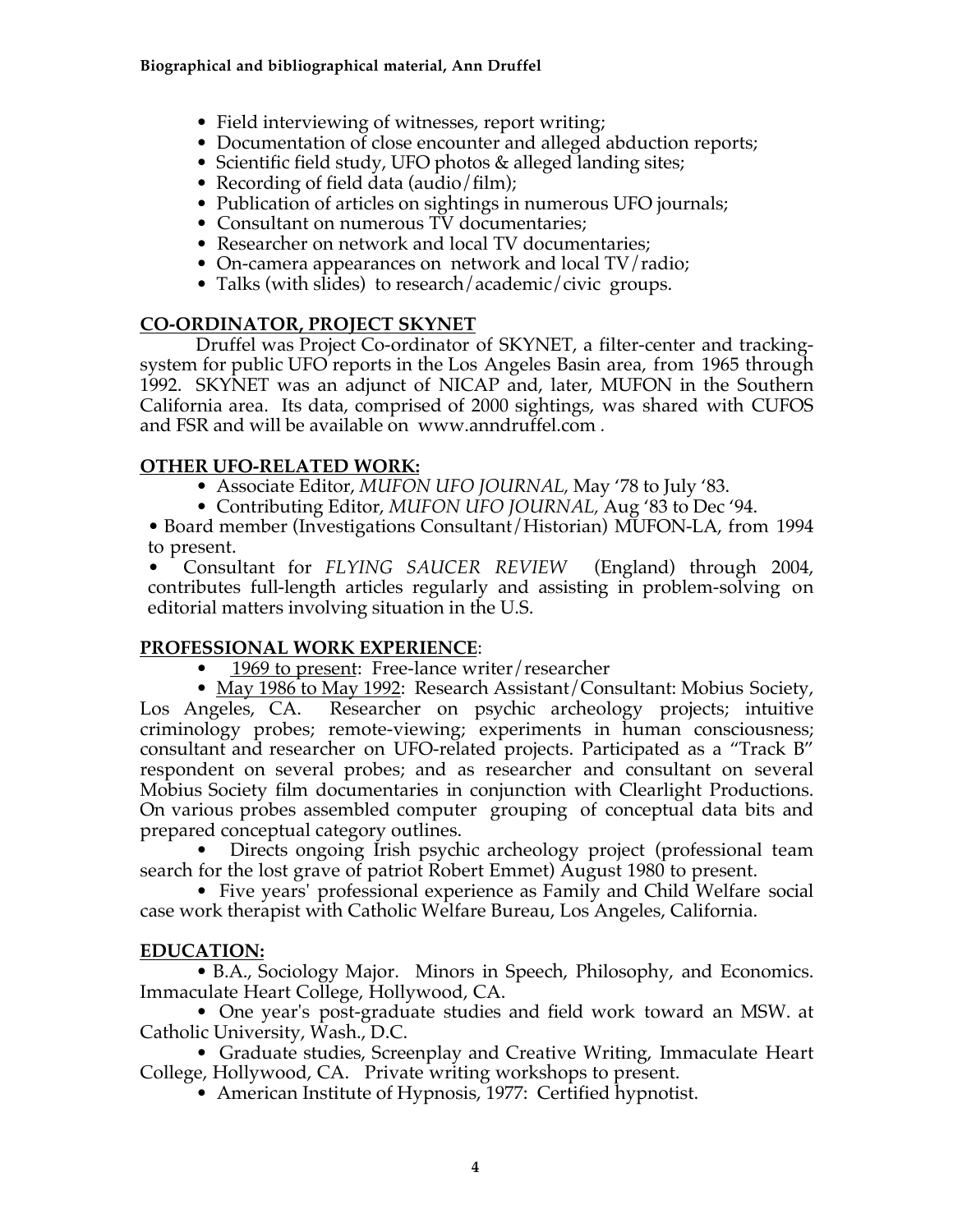### **PERSONAL INFORMATION:**

Lives in Pasadena, California in a wooded glen. where she and husband Charles K. Druffel raised five grown daughters. Hobbies include hiking, ocean snorkeling, scientific investigation of Native American sacred sites and related ley lines, orchard gardening.

#### \*\*\*\*\*\*\*\*\*\*\*\*\*

### **PUBLISHED WORKS:**

### **BOOKS:**

- *STANDING IN GOD'S LIGHT: IN END TIMES* (co-authored by Armand Marcotte), Santa Barbara, CA, Timeless Voyager Press, (due for publication Autumn 2005.)
- *FIRESTORM! DR. JAMES E. McDONALD'S FIGHT FOR UFO SCIENCE,*  Columbus, NC, Granite Publishing , Wildflower Press, July 2003
- *HOW TO DEFEND YOURSELF AGAINST "ALIEN ABDUCTION,"* New York, Random House/Three Rivers Press, New York, August 1998.
- *THE TUJUNGA CANYON CONTACTS,* (co-authored by D. Scott Rogo), Englewood Cliffs, NJ, Prentice-Hall, Inc. (hard cover) 1980.
- *THE TUJUNGA CANYON CONTACTS ,* (paperback edition, updated with 2 new chapters), New York, New American Library, 1989.
- *THE PSYCHIC AND THE DETECTIVE,* (co-authored by Armand Marcotte), Charlottesville, VA, Hampton Roads Publishing Co., 1995.
- *PAST LIVES: FUTURE GROWTH,* (with Armand Marcotte), Charlottesville, VA, Hampton Roads Publishing Co., 1993.

### **CONTRIBUTIONS TO MAJOR WORKS (partial list):**

In *ALIEN DISCUSSIONS: PROCEEDINGS OF ABDUCTION STUDY CONFERENCE,* "Resistance Techniques Against UFO Abduction," and "Input Into Ethics of 'UFO Abduction' Investigation", Conference held at MIT, Cambridge, MA, Editors Pritchard, Mack, Kasey, Yapp, North Cambridge Press, Cambridge, MA 1994.

In *ENCYCLOPEDIA OF UFOS,* edited by Ron Story, "The Yorba Linda Photo"; "Fatima, The Miracle At"; "Alien Abduction Resistance Techniques"; "Position Statement: Ann Druffel."

In *UFO ABDUCTIONS,* anthology of published UFO CE-IV cases, "Rev. Harrison E. Bailey & the 'Flying Saucer Disease'", & "Encounter on Dapple Gray Lane", Edited by D. Scott Rogo.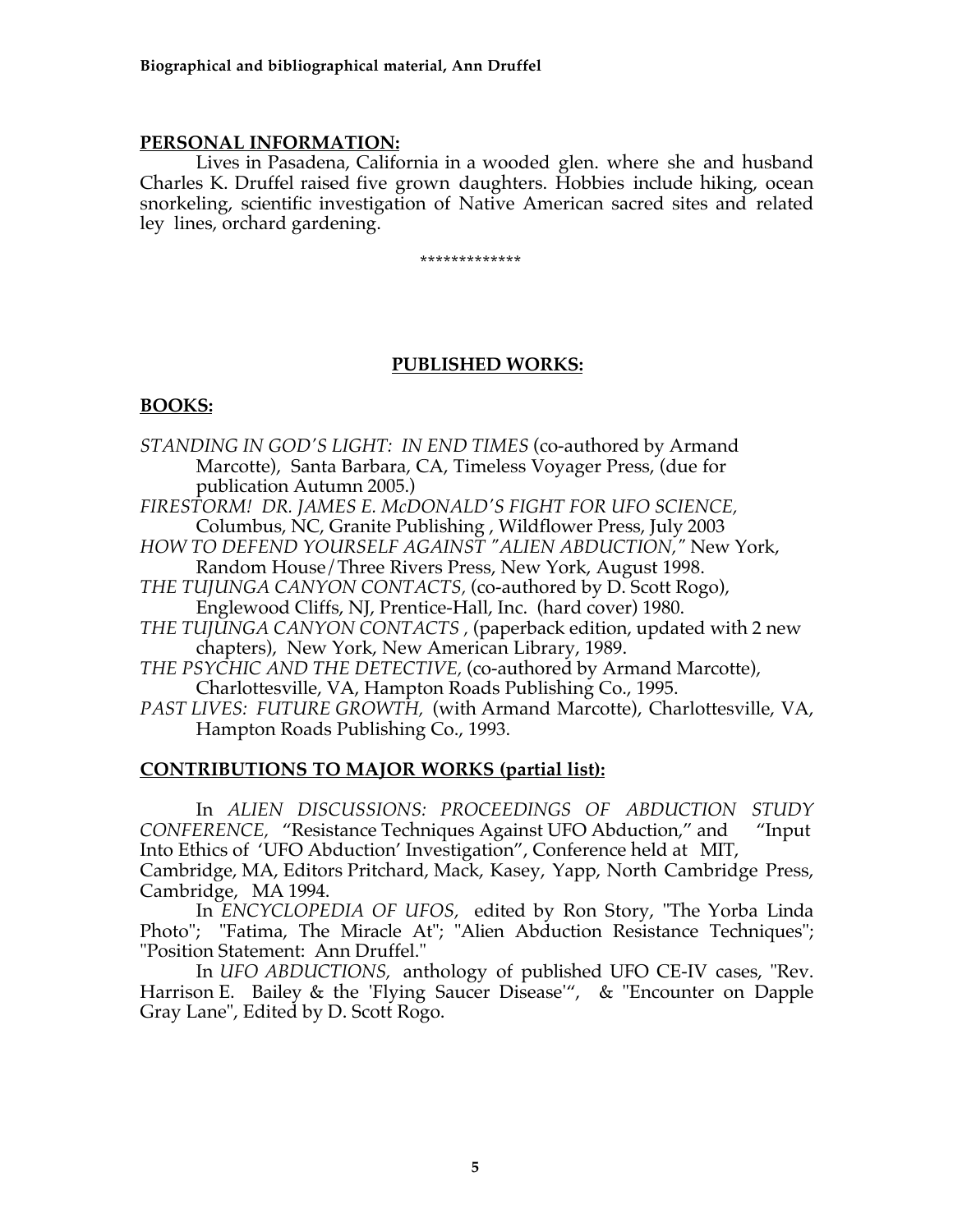# **PAPERS PRESENTED AT UFO SYMPOSIA/CONFERENCES (partial list \*\*):**

"UFOs: A Two-Pronged Phenomenon?", Bay Area UFO Expo, 16 October 2005. "Forty Years of Research Into UFO Phenomena," NUFOC 2004 Conference, Hollywood, CA, 29-31 October 2004. (Talk available in VHS and DVD) "Defending Yourself Against UFO 'Aliens'," Ancient of Days Conference, Roswell, NM, 2-6 July 2004. "Dr. James E. McDonald's Personal "FIRESTORM Fighting for UFO Science," NUFOC 2003 Conference, No. Hollywood, CA, 6-7 September 2003 (Talk available in VHS, DVD) "Alien Abduction Defense," MUFON 2001 International UFO Symposium, Orange County, CA, July 20-22, 2001, Published in *PROCEEDINGS,*  Mutual UFO Network, B-W Graphics, Inc., Versailles, MO. "How to Defend Yourself Against Alien Abduction," Laramie, WY, 20th Annual "The Remarkable UFO Research of Dr. James E. McDonald," Denver, CO, 29th MUFON Symposium, June 25-28, 1998. (Talk available in video and audiocassette, and paper published in Symposium *PROCEEDINGS.)* "Scientist vs. the System," Cheshire, CT, OMEGA Conference, Oct. 11-12, 1997 (Audio/ video.) "New Computer-Enchancement Information on the Bailey 'Entity' Photos", MUFON-LA, Los Angeles, CA, Oct. 19, 1994 (Audio). "Resistance Techniques Against UFO Abduction As Reported by Reliable Witnesses", Abduction Study Conference at MIT, Cambridge, MA June 13-17, 1992. In *CONFERENCE PROCEEDINGS,* Cambridge MA, Cambridge Press 1994, pp. 508-13. "Can You Defend Yourself Against 'Alien Abduction'?", OMEGA Annual UFO Conference, North Haven, CN, October 1990 (Audio & Video). "Techniques to Fend Off Alien Abductions," 11th Rocky Mountain Conference, Laramie, WY June-July 1990 (Audio & Video). "Resisting 'Abduction'", Close Encounter Forum, Aspen, CO, Oct. 1989. "Southern California's 'Straight-Line' Mystery in UFO Sightings", printed in *PROCEEDINGS* of MUFON 1983 Symposium. "Santa Catalina 'Cloud Cigars'", printed in *PROCEEDINGS,* Center for UFO Studies, 1976 Conference, Lincolnwood, IL. **\*\***

# **MONOGRAPHS/SPECIAL PUBLICATIONS:**

"The Archiving of Dr. James E. McDonald's UFO Files", FUFOR 1997.

"Missing Fetus Case Solved", FUFOR, Special Report, June 1991.

"FOIA Release of Declassified Robertson Panel Report," CUFOS, 1976.

**ARTICLES IN RESEARCH JOURNAL AND NEWSSTAND MAGAZINES (partial lists):** 190+ articles since 1969 on various aspects of UFOs and other earth mysteries such as sacred sites/ley lines, paranormal photographs, various other categories of psychic research.

*JOURNAL OF SCIENTIFIC EXPLORATION,* "Re-analysis of the 1965 Heflin UFO Photos," (co-authors Drs. Robert M. Wood and Eric Kelson) Vol. 14, No. 4, Winter 2000. Published by the Society for Scientific Exploration.